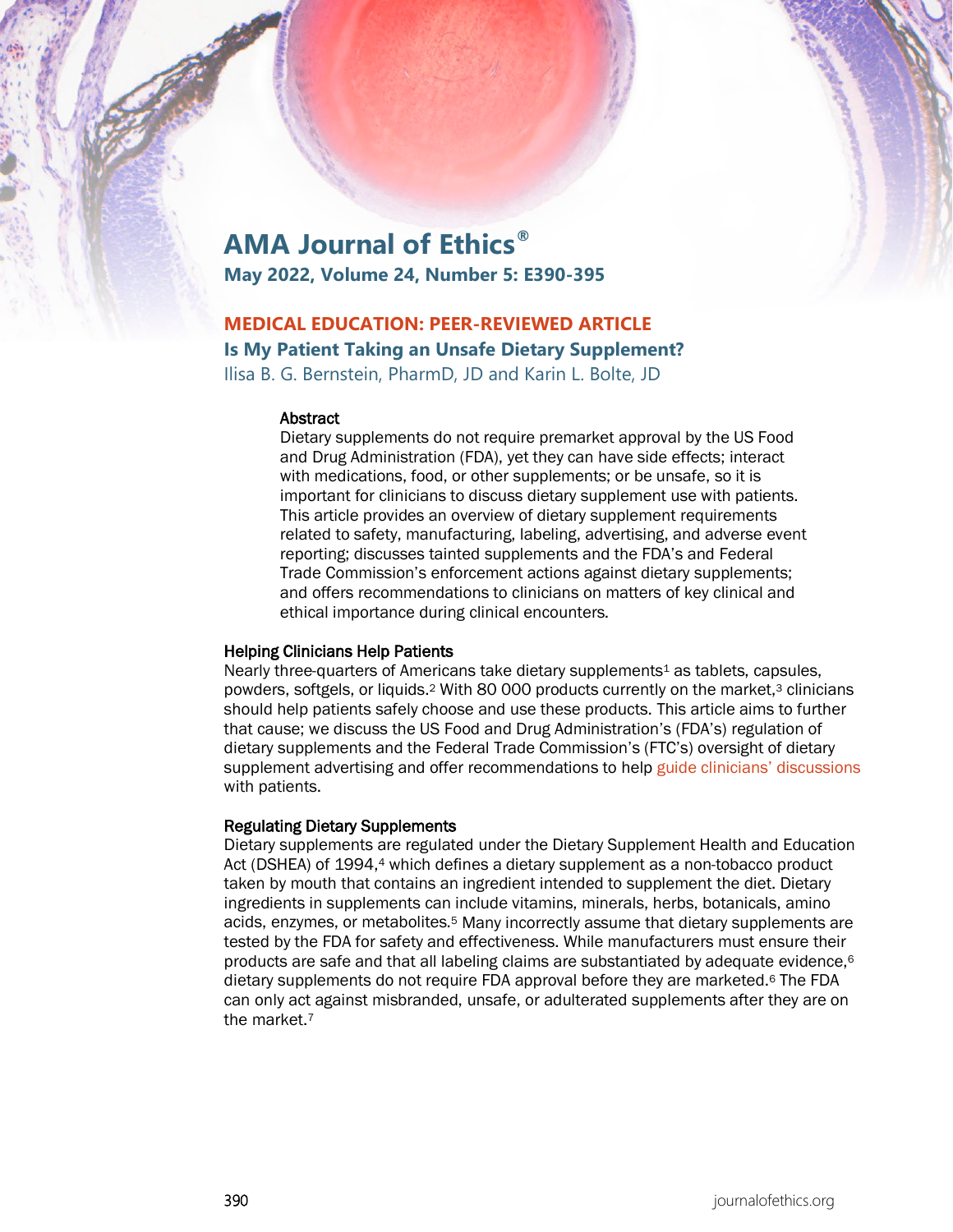*Adverse events*. Manufacturers must notify the FDA of serious adverse events (SAEs) associated with their supplements.8 Clinicians and patients may also report SAEs to the FDA through the agency's Safety Reporting Portal9 or by calling 1-800-FDA-1088.10 In addition to ensuring safety, manufacturers are required to register their production facilities with the FDA<sup>11</sup> and to adhere to current good manufacturing practices.<sup>12</sup>

*Labeling requirements*. The FDA requires dietary supplement labels to include the following:

- A descriptive name of the product stating that it is a "supplement"<sup>13</sup>
- The name and address of the manufacturer, packer, or distributor $14$
- A complete list of ingredients<sup>15</sup>
- The quantity of each ingredient or the total quantity of all ingredients in a proprietary blend15

Each dietary supplement must have a "Supplement Facts" panel16 that includes the following17:

- Serving size and amount per serving
- Names and quantities of each ingredient for which daily values have been established: total calories, calories from fat, total fat, saturated fat, trans fat, cholesterol, sodium, total carbohydrate, dietary fiber, sugars, protein, vitamin A, vitamin C, calcium, and iron (when present in measurable amounts)
- Dietary ingredients with no daily value must be listed by common name
- Percent daily value (% DV) for each dietary ingredient

Although each ingredient must be listed, the FDA does not regulate serving sizes or nutrient amounts.6

*Dietary supplement claims*. Three types of claims can be made about dietary supplements: health, structure/function, and nutrient content claims. Health claims describe relationships between a nutrient or food substance and reduced risk of a disease or health-related condition. There are 3 ways in which the FDA oversees health claims: (1) by authorizing regulations; (2) through sufficient notification that a health claim is based on an authoritative statement of the National Academy of Sciences or a scientific body of the US government that has responsibilities in nutrition research or public health protection; and (3) by issuing a letter of enforcement discretion for credible, nonmisleading, qualified health claims.18 Some dietary supplements' packaging might claim that a nutrient or ingredient is intended to affect the body's structure or function. The FDA does not authorize structure/function claims, but the DSHEA requires the supplement label to bear the disclaimer, "This statement has not been evaluated by the Food and Drug Administration. This product is not intended to diagnose, treat, cure, or prevent any disease."19 Nutrient content claims describe a nutrient's "level" beyond amounts listed on a label's "Supplement Facts" panel and must be authorized by the FDA. For example, "high protein," "low fat," or "100% whole grains" are common<sup>18</sup> and must comply with information found in Appendices A and B of the FDA's food labeling guide.20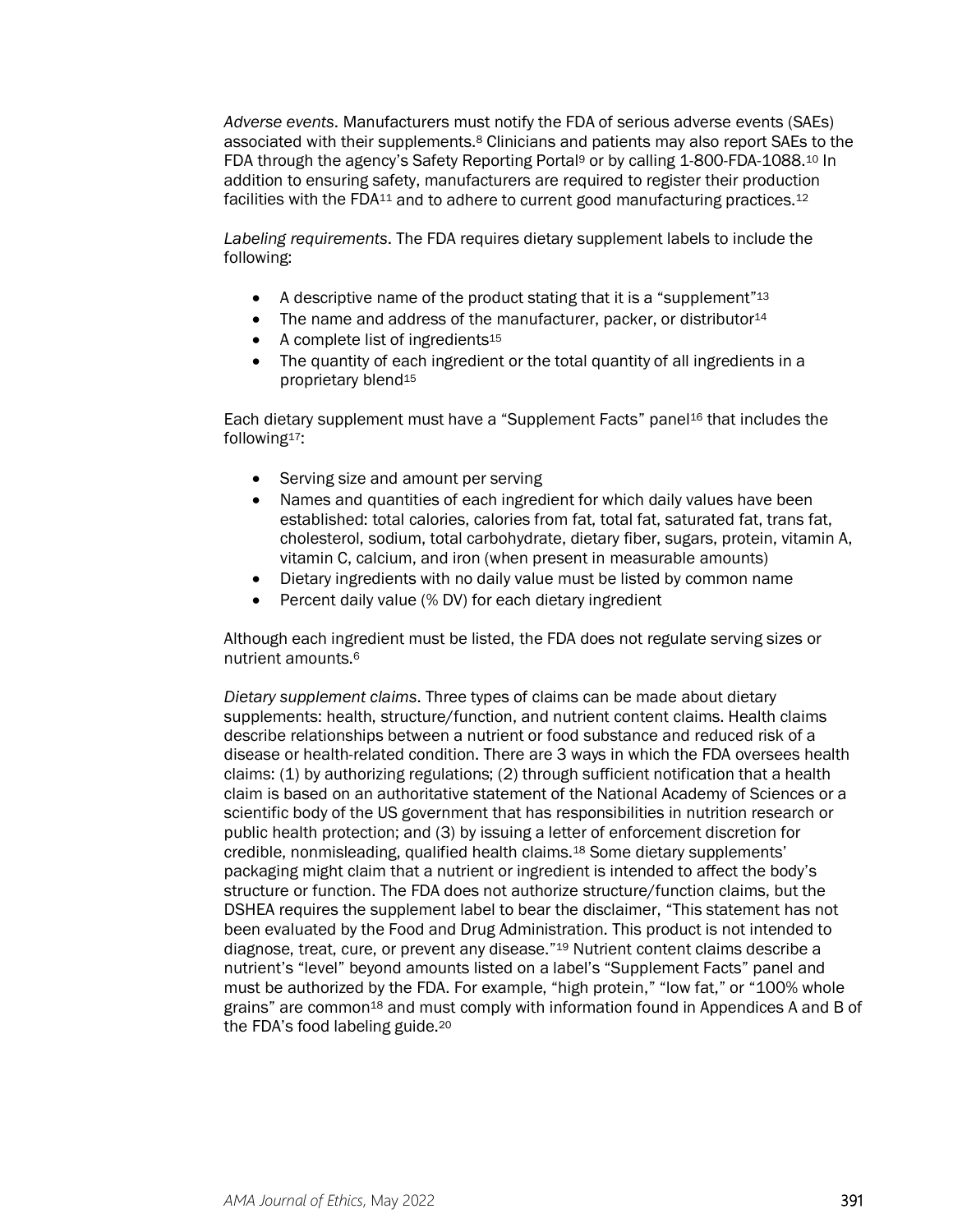*Adulteration*. The FDA bears the burden of proof that a supplement is adulterated.21 Under the DSHEA, a dietary supplement is deemed adulterated if any of the following 4 conditions hold:

- 1. It "presents a significant or unreasonable risk of illness or injury under (i) conditions of use recommended or suggested in labeling, or (ii) if no conditions of use are suggested or recommended in the labeling, under ordinary conditions of use."22
- 2. It "is a new dietary ingredient for which there is inadequate information to provide reasonable assurance that such ingredient does not present a significant or unreasonable risk of illness or injury."<sup>23</sup>
- 3. It "pose[s] an imminent hazard to public health or safety."24
- 4. It meets a conventional food adulteration standard in the Federal Food, Drug, and Cosmetic Act "under the conditions of use recommended or suggested in the labeling of such dietary supplement."25

*Enforcement*. If the FDA finds that a dietary supplement is unsafe, contains false or misleading labeling, or is adulterated, the agency can issue a warning letter or require the product's removal from the market.26 The FTC may prohibit [false or misleading](https://journalofethics.ama-assn.org/article/ads-and-labels-early-20th-century-health-fraud-promotions/2018-11) dietary supplement advertising as "an unfair or deceptive act or practice."27 Violations of the FTC Act may result in issuance of an injunction or an administrative cease and desist order.28 Manufacturers making deceptive claims about treatment, cure, prevention, or mitigation of disease can be subject to civil penalty up to \$43 792 per violation and be required to refund consumers or provide other relief.<sup>29</sup> Since 2010, the FTC has challenged more than  $100$  dietary supplement health claims.<sup>30</sup> Clinicians and patients can report false and misleading advertising claims at ReportFraud.ftc.gov.31

*Dietary supplements of particular concern*. Tainted supplements containing undeclared ingredients can pose serious risks. To date, the FDA has found over 1060 tainted products marketed as dietary supplements,<sup>32</sup> including products for bodybuilding, sexual enhancement, weight loss, arthritis or pain, and insomnnia.<sup>33</sup> The FDA has taken action against products sold on the internet that claimed to be, but were not, legally marketed dietary supplements.<sup>34</sup> The FDA notes that it is "unable to test and identify all products marketed as dietary supplements on the market that have potentially harmful hidden ingredients" and urges consumer caution.<sup>35</sup>

#### Three Upshots

- 1. *Dietary supplements can have side effects; interact with medications, food, or other supplements; or be unsafe*. These harms result due to the supplement's being contaminated, tainted with at least one drug ingredient, or containing more than a labeled amount of ingredients.36 For these reasons, clinicians should specifically ask whether patients use dietary supplements, which ones, at which dose(s), and counsel them appropriately.
- 2. *Clinicians may recommend products tested by independent labs*. The United States Pharmacopeia (USP), ConsumerLab.com, NSF International, and the Natural Products Association, for example, can verify product ingredients and amounts. The USP Verified Mark indicates that a dietary supplement meets its evaluation criteria.37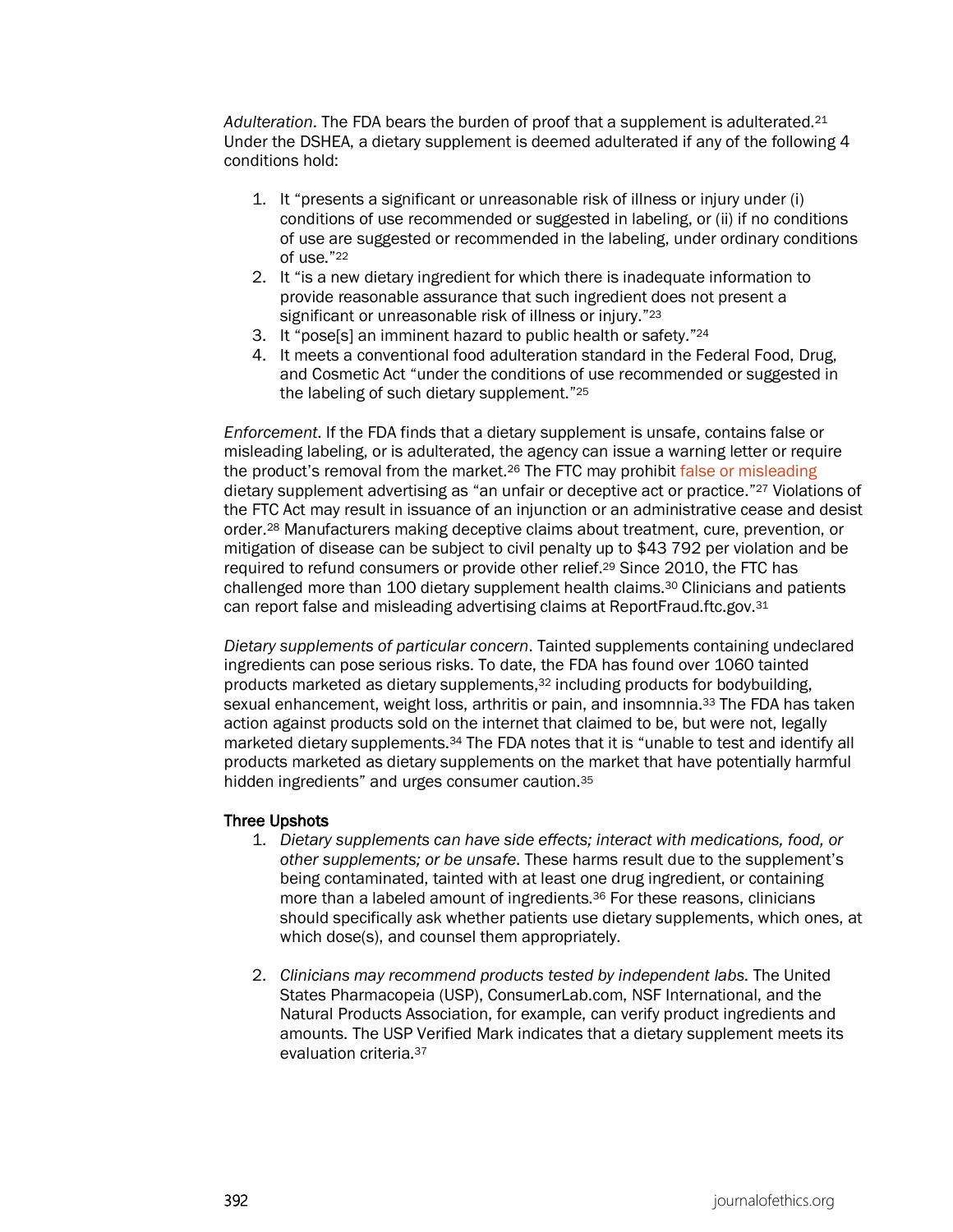3. *Counsel patients about claims that seem too good to be true*. Clinicians should counsel patients not to use dietary supplements with exaggerated or unrealistic advertising, such as those claiming to be magical, cure-alls, quick fixes, or scientific breakthroughs.<sup>38</sup> Simply put, if a claim seems too good to be true, it probably is!

Most Americans take dietary supplements in some form, and it is important for clinicians to help consumers understand that their safety and efficacy are not established by the FDA. Supplements' quality varies, so clinicians should cultivate adequate knowledge prior to recommending a dietary supplement, specifically ask patients about their use of dietary supplements, and counsel patients appropriately.

#### References

- 1. 2020 CRN consumer survey reveals focus on vitamins and minerals—availablefor-purchase consumer survey reaffirms consumer confidence and trust in the industry. Council for Responsible Nutrition. September 29, 2020. Accessed June 18, 2021[. https://www.crnusa.org/newsroom/2020-crn-survey-reveals-focus](https://www.crnusa.org/newsroom/2020-crn-survey-reveals-focus-vitamins-and-minerals-available-purchase-consumer-survey)[vitamins-and-minerals-available-purchase-consumer-survey](https://www.crnusa.org/newsroom/2020-crn-survey-reveals-focus-vitamins-and-minerals-available-purchase-consumer-survey)
- 2. Definitions; generally, 21 USC, §321(ff)(2) (2011).
- 3. McGinley L. FDA launches tougher oversight of supplements. *Washington Post*. February 11, 2019. Accessed June 18, 2021. [https://www.washingtonpost.com/health/2019/02/11/fda-launches-tougher](https://www.washingtonpost.com/health/2019/02/11/fda-launches-tougher-oversight-supplements/)[oversight-supplements/](https://www.washingtonpost.com/health/2019/02/11/fda-launches-tougher-oversight-supplements/)
- 4. Dietary Supplement Health and Education Act, Pub L No. 103-417, 108 Stat 4325 (1994).
- 5. Definitions; generally, 21 USC, §321(ff)(1)(A-F) (2011).
- 6. Questions and answers on dietary supplements. US Food and Drug Administration. July 22, 2019. Accessed June 18, 2021. [https://www.fda.gov/food/information-consumers-using-dietary](https://www.fda.gov/food/information-consumers-using-dietary-supplements/questions-and-answers-dietary-supplements)[supplements/questions-and-answers-dietary-supplements](https://www.fda.gov/food/information-consumers-using-dietary-supplements/questions-and-answers-dietary-supplements)
- 7. Dietary supplements. US Food and Drug Administration. February 18, 2022. Accessed June 18, 2021.<https://www.fda.gov/food/dietary-supplements>
- 8. Dietary Supplement and Non-prescription Drug Consumer Protection Act, Pub L No. 109-462, 120 Stat 3469 (2006).
- 9. Safety Reporting Portal. US Food and Drug Administration. Accessed June 18, 2021.

[https://www.safetyreporting.hhs.gov/SRP2/en/Home.aspx?sid=ce128e3c-](https://www.safetyreporting.hhs.gov/SRP2/en/Home.aspx?sid=ce128e3c-206b-47ef-9b99-223f25482aad)[206b-47ef-9b99-223f25482aad](https://www.safetyreporting.hhs.gov/SRP2/en/Home.aspx?sid=ce128e3c-206b-47ef-9b99-223f25482aad)

- 10. How consumers can report an adverse event or serious problem to FDA. US Food and Drug Administration. January 10, 2018. Accessed June 18, 2021. [https://www.fda.gov/safety/reporting-serious-problems-fda/how-consumers](https://www.fda.gov/safety/reporting-serious-problems-fda/how-consumers-can-report-adverse-event-or-serious-problem-fda)[can-report-adverse-event-or-serious-problem-fda](https://www.fda.gov/safety/reporting-serious-problems-fda/how-consumers-can-report-adverse-event-or-serious-problem-fda)
- 11. Registration of Food Facilities, 21 USC §350d (2011).
- 12. Current Good Manufacturing Practice in Manufacturing, Packaging, Labeling, or Holding Operations for Dietary Supplements. 21 CFR §111 (2011).
- 13. Misbranded Food, 21 USC §343(s)(2)(B) (2011).
- 14. Certain Types of Statements for Dietary Supplements. 21 CFR §101.93(a)(2)(i) (2011).
- 15. Misbranded Food, 21 USC §343(s)(2)(A) (2011).
- 16. Nutrition Labeling of Dietary Supplements. 21 CFR §101.36(e)(1) (2011).
- 17. Nutrition Labeling of Dietary Supplements. 21 CFR §101.36(b) (2011).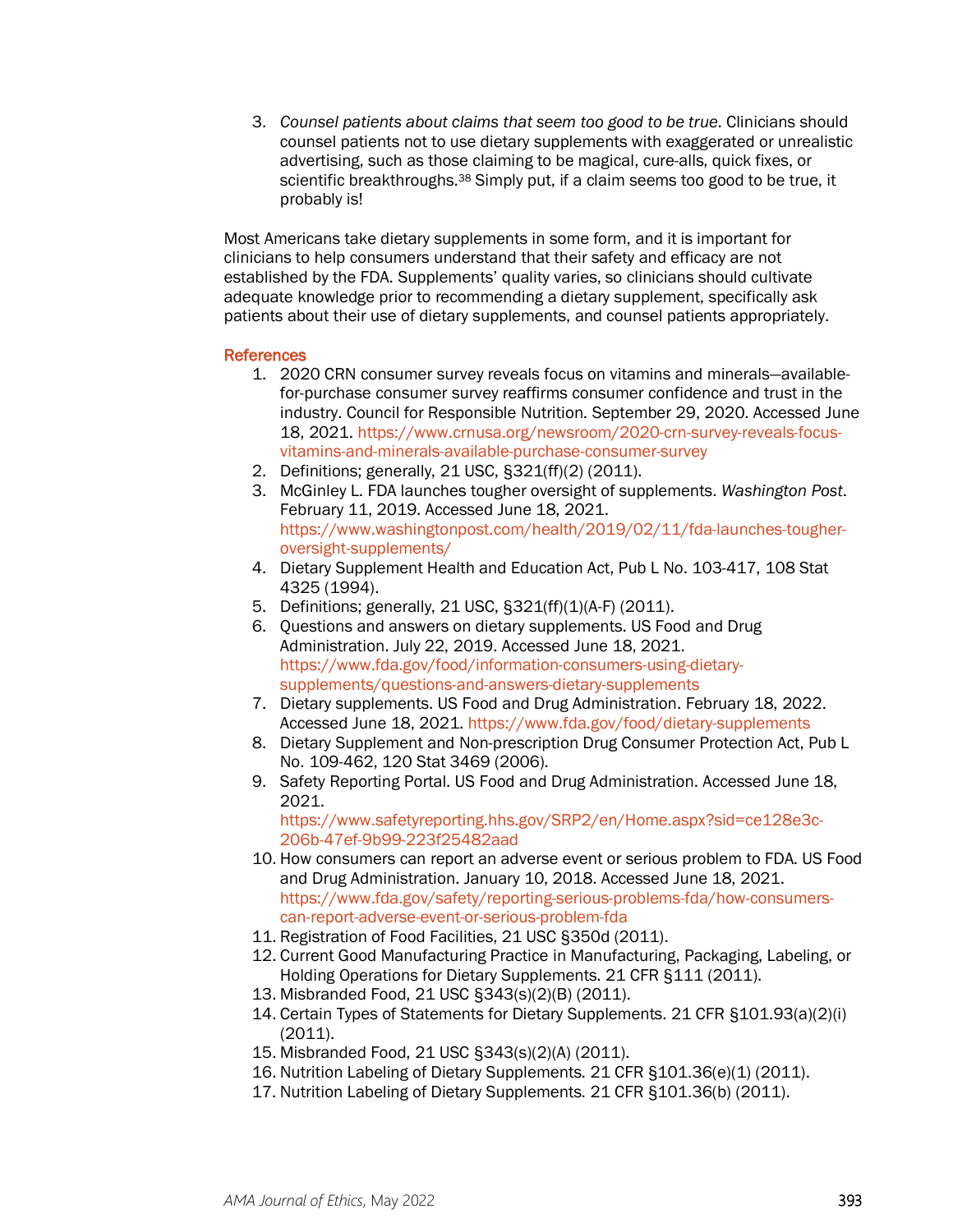- 18. Label claims for conventional foods and dietary supplements. US Food and Drug Administration. March 7, 2022. Accessed March 17, 2022. [https://www.fda.gov/food/food-labeling-nutrition/label-claims-conventional](https://www.fda.gov/food/food-labeling-nutrition/label-claims-conventional-foods-and-dietary-supplements)[foods-and-dietary-supplements](https://www.fda.gov/food/food-labeling-nutrition/label-claims-conventional-foods-and-dietary-supplements)
- 19. Misbranded Food, 21 USC §343(r)(6) (2011).
- 20. Center for Food Safety and Applied Nutrition. *A Food Labeling Guide: Guidance for Industry*. US Food and Drug Administration; 2013. Accessed Oct 8, 2021. <https://www.fda.gov/media/81606/download>
- 21. Adulterated Food, 21 USC §342(f)(1) (2011).
- 22. Adulterated Food, 21 USC §342(f)(1)(A) (2011).
- 23. Adulterated Food, 21 USC §342(f)(1)(B) (2011).
- 24. Adulterated Food, 21 USC §342(f)(1)(C) (2011).
- 25. Adulterated Food, 21 USC §342(f)(1)(D) (2011).
- 26. What you need to know about dietary supplements. US Food and Drug Administration. February 17, 2022. Accessed March 17, 2022. [https://www.fda.gov/food/buy-store-serve-safe-food/what-you-need-know-about](https://www.fda.gov/food/buy-store-serve-safe-food/what-you-need-know-about-dietary-supplements)[dietary-supplements](https://www.fda.gov/food/buy-store-serve-safe-food/what-you-need-know-about-dietary-supplements)
- 27. Dissemination of False Advertisements, 15 USC §52(b) (2011).
- 28. A brief overview of the Federal Trade Commission's investigative, law enforcement, and rulemaking authority. Federal Trade Commission. Revised May 2021. Accessed June 18, 2021. [https://www.ftc.gov/about-ftc/what-we](https://www.ftc.gov/about-ftc/what-we-do/enforcement-authority)[do/enforcement-authority](https://www.ftc.gov/about-ftc/what-we-do/enforcement-authority)
- 29. Fair L. One for the money: latest notice of penalty offenses takes on deceptive money-making claims. *FTC Business Blog*. October 26, 2021. Accessed March 17, 2022[. https://www.ftc.gov/business-guidance/blog/2021/10/one-money](https://www.ftc.gov/business-guidance/blog/2021/10/one-money-latest-notice-penalty-offenses-takes-deceptive-money-making-claims)[latest-notice-penalty-offenses-takes-deceptive-money-making-claims](https://www.ftc.gov/business-guidance/blog/2021/10/one-money-latest-notice-penalty-offenses-takes-deceptive-money-making-claims)
- 30. Health claims: health and fitness claims. Federal Trade Commission. Accessed June 18, 2021. [https://www.ftc.gov/news-events/media-resources/truth](https://www.ftc.gov/news-events/media-resources/truth-advertising/health-claims)[advertising/health-claims](https://www.ftc.gov/news-events/media-resources/truth-advertising/health-claims)
- 31. Report to help fight fraud! Federal Trade Commission. Accessed June 18, 2021. <https://reportfraud.ftc.gov/#/>
- 32. Health Fraud Product Database. US Food and Drug Administration. Accessed June 18, 2021. [https://www.accessdata.fda.gov/scripts/sda/sdNavigation.cfm?sd=tainted\\_sup](https://www.accessdata.fda.gov/scripts/sda/sdNavigation.cfm?sd=tainted_supplements_cder) [plements\\_cder](https://www.accessdata.fda.gov/scripts/sda/sdNavigation.cfm?sd=tainted_supplements_cder)
- 33. Medication health fraud. US Food and Drug Administration. March 2, 2022. Accessed March 17, 2022. [https://www.fda.gov/drugs/buying-using-medicine](https://www.fda.gov/drugs/buying-using-medicine-safely/medication-health-fraud)[safely/medication-health-fraud](https://www.fda.gov/drugs/buying-using-medicine-safely/medication-health-fraud)
- 34. FDA warns consumers to avoid certain male enhancement and weight loss products sold through Amazon, eBay and other retailers due to hidden, potentially dangerous drug ingredients. New release. US Food and Drug Administration; December 17, 2020. Accessed March 17, 2022. [https://www.fda.gov/news-events/press-announcements/fda-warns-consumers](https://www.fda.gov/news-events/press-announcements/fda-warns-consumers-avoid-certain-male-enhancement-and-weight-loss-products-sold-through-amazon-ebay)[avoid-certain-male-enhancement-and-weight-loss-products-sold-through-amazon](https://www.fda.gov/news-events/press-announcements/fda-warns-consumers-avoid-certain-male-enhancement-and-weight-loss-products-sold-through-amazon-ebay)[ebay](https://www.fda.gov/news-events/press-announcements/fda-warns-consumers-avoid-certain-male-enhancement-and-weight-loss-products-sold-through-amazon-ebay)
- 35. Health fraud scams. US Food and Drug Administration. February 25, 2022. Accessed March 17, 2022.<https://www.fda.gov/consumers/health-fraud-scams>
- 36. What you need to know: dietary supplements. Office of Dietary Supplements, National Institutes of Health. Updated September 3, 2020. Accessed June 28, 2021.<https://ods.od.nih.gov/factsheets/WYNTK-Consumer/>